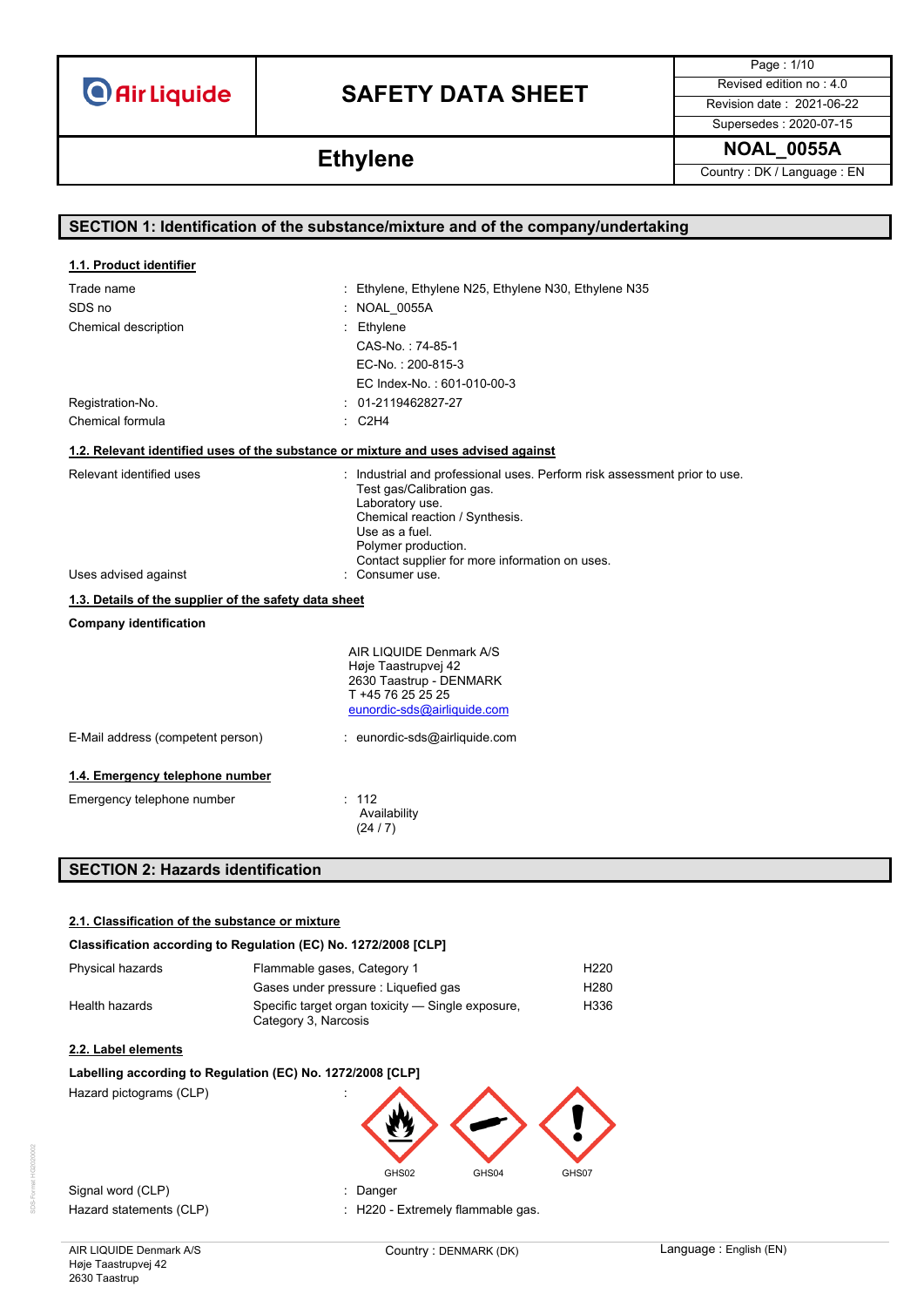

# **SAFETY DATA SHEET** Revised edition no : 4.0

Page : 2/10 Supersedes : 2020-07-15

**Ethylene NOAL\_0055A Ethylene Country: DK/Language : EN** 

H280 - Contains gas under pressure; may explode if heated. H336 - May cause drowsiness or dizziness.

| Precautionary statements (CLP) |  |
|--------------------------------|--|
|--------------------------------|--|

| - Prevention : P260 - Do not breathe gas, vapours.                                                                                         |
|--------------------------------------------------------------------------------------------------------------------------------------------|
| P210 - Keep away from heat, hot surfaces, sparks, open flames and other ignition sources. No<br>smoking.                                   |
| - Response : P304+P340+P315 - IF INHALED : Remove person to fresh air and keep comfortable for<br>breathing. Get immediate medical advice. |
| P377 - Leaking gas fire: Do not extinguish, unless leak can be stopped safely.                                                             |
| P381 - In case of leakage, eliminate all ignition sources.                                                                                 |
| - Storage : P403 - Store in a well-ventilated place.                                                                                       |

### **2.3. Other hazards**

: Contact with liquid may cause cold burns/frostbite.

## **SECTION 3: Composition/information on ingredients**

### **3.1. Substances**

| <b>Name</b> | <b>Product identifier</b>                                                                                     | Composition [V-%]: | <b>Classification according to</b><br><b>Regulation (EC) No. 1272/2008 [CLP]</b> |
|-------------|---------------------------------------------------------------------------------------------------------------|--------------------|----------------------------------------------------------------------------------|
| Ethylene    | (CAS-No.) 74-85-1<br>(EC-No.) 200-815-3<br>(EC Index-No.) 601-010-00-3<br>(Registration-No.) 01-2119462827-27 | 100                | Flam. Gas 1, H220<br>STOT SE 3. H336<br>Press. Gas (Lig.), H280                  |

*Contains no other components or impurities which will influence the classification of the product.*

: Not applicable. **3.2. Mixtures**

## **SECTION 4: First aid measures**

### **4.1. Description of first aid measures**

| - Inhalation                                                     | : Remove victim to uncontaminated area wearing self contained breathing apparatus. Keep<br>victim warm and rested. Call a doctor. Perform cardiopulmonary resuscitation if breathing |
|------------------------------------------------------------------|--------------------------------------------------------------------------------------------------------------------------------------------------------------------------------------|
| - Skin contact                                                   | stopped.<br>: In case of frostbite spray with water for at least 15 minutes. Apply a sterile dressing. Obtain<br>medical assistance.                                                 |
| - Eye contact                                                    | : Immediately flush eyes thoroughly with water for at least 15 minutes.                                                                                                              |
| - Ingestion                                                      | : Ingestion is not considered a potential route of exposure.                                                                                                                         |
| 4.2. Most important symptoms and effects, both acute and delayed |                                                                                                                                                                                      |
|                                                                  | : In low concentrations may cause narcotic effects. Symptoms may include dizziness, headache,<br>nausea and loss of co-ordination.<br>Refer to section 11.                           |

## **4.3. Indication of any immediate medical attention and special treatment needed**

: Obtain medical assistance.

## **SECTION 5: Firefighting measures**

## **5.1. Extinguishing media**

| - Suitable extinguishing media   | $\therefore$ Water spray or fog.    |
|----------------------------------|-------------------------------------|
|                                  | Dry powder.                         |
| - Unsuitable extinguishing media | : Carbon dioxide.                   |
|                                  | Do not use water jet to extinguish. |
|                                  |                                     |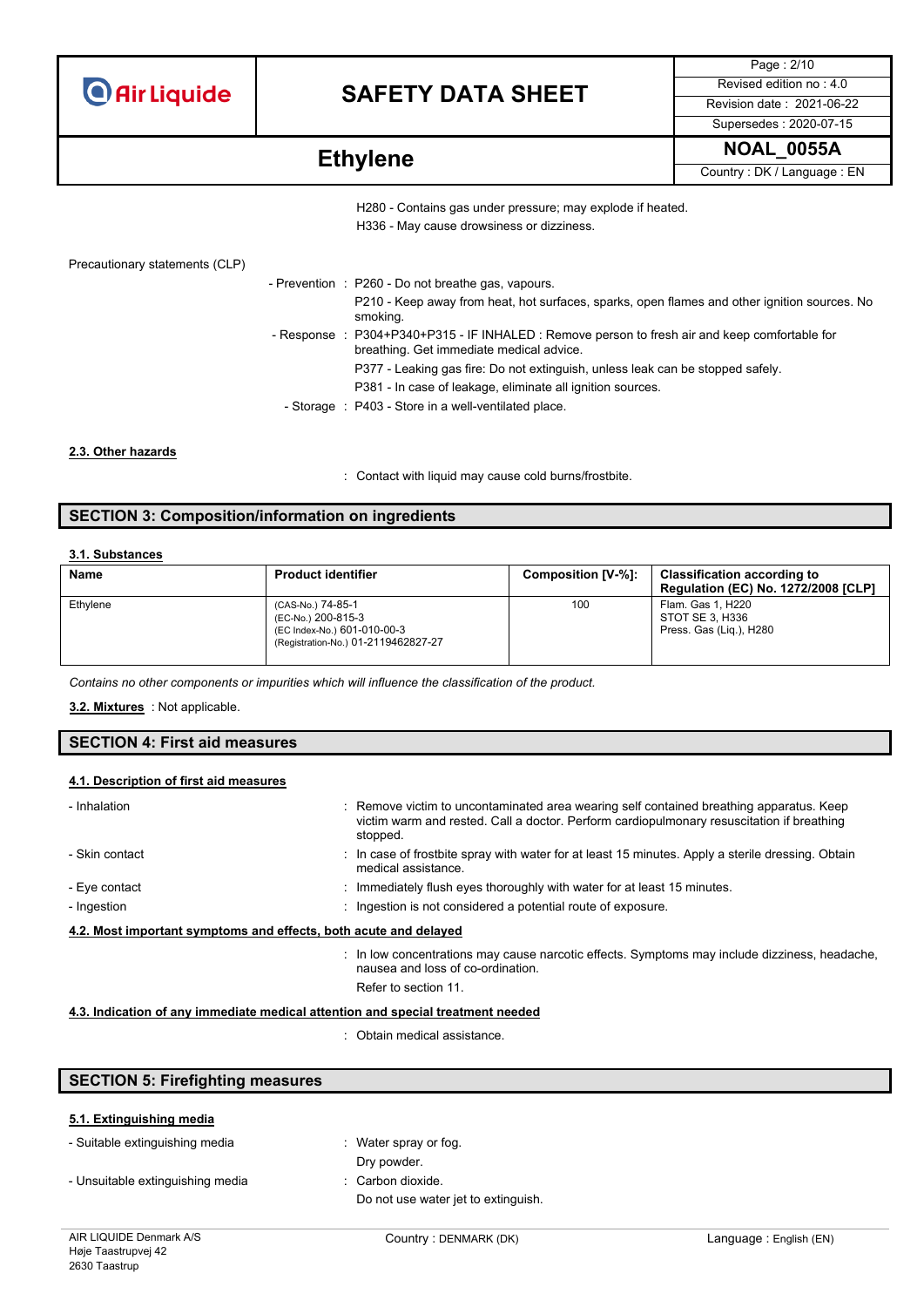# **SAFETY DATA SHEET** Revised edition no : 4.0

Page : 3/10 Supersedes : 2020-07-15

**Ethylene NOAL\_0055A Ethylene Ethylene EX** 

| 5.2. Special hazards arising from the substance or mixture |                                                                                                                                                                                                                                                                                                                   |  |
|------------------------------------------------------------|-------------------------------------------------------------------------------------------------------------------------------------------------------------------------------------------------------------------------------------------------------------------------------------------------------------------|--|
| Specific hazards                                           | : Exposure to fire may cause containers to rupture/explode.                                                                                                                                                                                                                                                       |  |
| Hazardous combustion products                              | : Carbon monoxide.                                                                                                                                                                                                                                                                                                |  |
| 5.3. Advice for firefighters                               |                                                                                                                                                                                                                                                                                                                   |  |
| Specific methods                                           | : Use fire control measures appropriate for the surrounding fire. Exposure to fire and heat<br>radiation may cause gas receptacles to rupture. Cool endangered receptacles with water spray<br>jet from a protected position. Prevent water used in emergency cases from entering sewers and<br>drainage systems. |  |
|                                                            | If possible, stop flow of product.                                                                                                                                                                                                                                                                                |  |
|                                                            | Use water spray or fog to knock down fire fumes if possible.                                                                                                                                                                                                                                                      |  |
|                                                            | Do not extinguish a leaking gas flame unless absolutely necessary. Spontaneous/explosive re-<br>ignition may occur. Extinguish any other fire.                                                                                                                                                                    |  |
|                                                            | Move containers away from the fire area if this can be done without risk.                                                                                                                                                                                                                                         |  |
| Special protective equipment for fire fighters             | Wear gas tight chemically protective clothing in combination with self contained breathing<br>apparatus.                                                                                                                                                                                                          |  |
|                                                            | Standard EN 943-2: Protective clothing against liquid and gaseous chemicals, aerosols and<br>solid particles. Gas-tight chemical protective suits for emergency teams.                                                                                                                                            |  |
|                                                            | Standard EN 137 - Self-contained open-circuit compressed air breathing apparatus with full<br>face mask.                                                                                                                                                                                                          |  |
|                                                            |                                                                                                                                                                                                                                                                                                                   |  |

# **SECTION 6: Accidental release measures**

### **6.1. Personal precautions, protective equipment and emergency procedures**

|                                                           | : Try to stop release.                                                                                                    |
|-----------------------------------------------------------|---------------------------------------------------------------------------------------------------------------------------|
|                                                           | Evacuate area.                                                                                                            |
|                                                           | Monitor concentration of released product.                                                                                |
|                                                           | Consider the risk of potentially explosive atmospheres.                                                                   |
|                                                           | Wear self-contained breathing apparatus when entering area unless atmosphere is proved to<br>be safe.                     |
|                                                           | Eliminate ignition sources.                                                                                               |
|                                                           | Ensure adequate air ventilation.                                                                                          |
|                                                           | Act in accordance with local emergency plan.                                                                              |
|                                                           | Stay upwind.                                                                                                              |
| 6.2. Environmental precautions                            |                                                                                                                           |
|                                                           | : Try to stop release.                                                                                                    |
| 6.3. Methods and material for containment and cleaning up |                                                                                                                           |
|                                                           | : Keep area evacuated and free from ignition sources until any spilled liquid has evaporated<br>(ground free from frost). |
| 6.4. Reference to other sections                          |                                                                                                                           |
|                                                           | : See also sections 8 and 13.                                                                                             |

## **SECTION 7: Handling and storage**

## **7.1. Precautions for safe handling**

| Safe use of the product                        | Do not breathe gas.                                                                              |                                                                                                   |
|------------------------------------------------|--------------------------------------------------------------------------------------------------|---------------------------------------------------------------------------------------------------|
|                                                | Avoid release of product into atmosphere.                                                        |                                                                                                   |
|                                                | The product must be handled in accordance with good industrial hygiene and safety<br>procedures. |                                                                                                   |
|                                                | Only experienced and properly instructed persons should handle gases under pressure.             |                                                                                                   |
|                                                | Consider pressure relief device(s) in gas installations.                                         |                                                                                                   |
|                                                | Ensure the complete gas system was (or is regularily) checked for leaks before use.              |                                                                                                   |
|                                                | Do not smoke while handling product.                                                             |                                                                                                   |
|                                                |                                                                                                  | Use only properly specified equipment which is suitable for this product, its supply pressure and |
| AIR LIQUIDE Denmark A/S<br>Haje Taastrunyei 42 | Country: DENMARK (DK)                                                                            | Language: English (EN)                                                                            |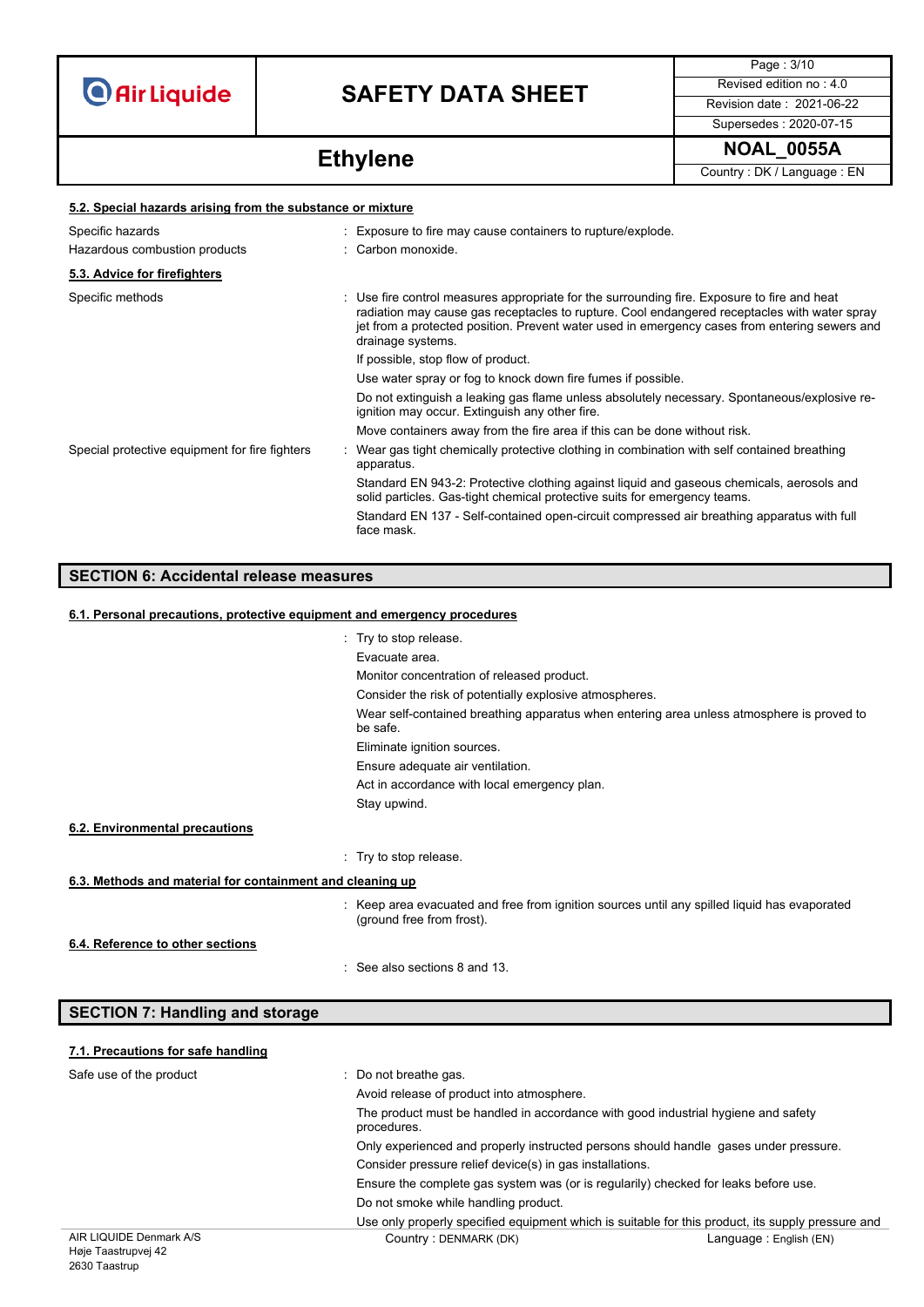# **SAFETY DATA SHEET** Revised edition no : 4.0

Supersedes : 2020-07-15

Page : 4/10

| <b>Ethylene</b> | <b>NOAL 0055A</b>          |
|-----------------|----------------------------|
|                 | Country: DK / Language: EN |

|                                                                   | temperature. Contact your gas supplier if in doubt.                                                                                                              |
|-------------------------------------------------------------------|------------------------------------------------------------------------------------------------------------------------------------------------------------------|
|                                                                   | Avoid suck back of water, acid and alkalis.                                                                                                                      |
|                                                                   | Assess the risk of potentially explosive atmospheres and the need for explosion-proof<br>equipment.                                                              |
|                                                                   | Purge air from system before introducing gas.                                                                                                                    |
|                                                                   | Take precautionary measures against static discharge.                                                                                                            |
|                                                                   | Keep away from ignition sources (including static discharges).                                                                                                   |
|                                                                   | Consider the use of only non-sparking tools.                                                                                                                     |
|                                                                   | Ensure equipment is adequately earthed.                                                                                                                          |
| Safe handling of the gas receptacle                               | Refer to supplier's container handling instructions.                                                                                                             |
|                                                                   | Do not allow backfeed into the container.                                                                                                                        |
|                                                                   | Protect containers from physical damage; do not drag, roll, slide or drop.                                                                                       |
|                                                                   | When moving cylinders, even for short distances, use a cart (trolley, hand truck, etc.) designed<br>to transport cylinders.                                      |
|                                                                   | Leave valve protection caps in place until the container has been secured against either a wall<br>or bench or placed in a container stand and is ready for use. |
|                                                                   | If user experiences any difficulty operating valve discontinue use and contact supplier.                                                                         |
|                                                                   | Never attempt to repair or modify container valves or safety relief devices.                                                                                     |
|                                                                   | Damaged valves should be reported immediately to the supplier.                                                                                                   |
|                                                                   | Keep container valve outlets clean and free from contaminants particularly oil and water.                                                                        |
|                                                                   | Replace valve outlet caps or plugs and container caps where supplied as soon as container is<br>disconnected from equipment.                                     |
|                                                                   | Close container valve after each use and when empty, even if still connected to equipment.                                                                       |
|                                                                   | Never attempt to transfer gases from one cylinder/container to another.                                                                                          |
|                                                                   | Never use direct flame or electrical heating devices to raise the pressure of a container.                                                                       |
|                                                                   | Do not remove or deface labels provided by the supplier for the identification of the content of<br>the container.                                               |
|                                                                   | Suck back of water into the container must be prevented.                                                                                                         |
|                                                                   | Open valve slowly to avoid pressure shock.                                                                                                                       |
| 7.2. Conditions for safe storage, including any incompatibilities |                                                                                                                                                                  |
|                                                                   | : Observe all regulations and local requirements regarding storage of containers.                                                                                |
|                                                                   | Containers should not be stored in conditions likely to encourage corrosion.                                                                                     |
|                                                                   | Container valve guards or caps should be in place.                                                                                                               |
|                                                                   | Containers should be stored in the vertical position and properly secured to prevent them from<br>falling over.                                                  |
|                                                                   | Stored containers should be periodically checked for general condition and leakage.                                                                              |
|                                                                   | Keep container below 50°C in a well ventilated place.                                                                                                            |
|                                                                   | Store containers in location free from fire risk and away from sources of heat and ignition.                                                                     |
|                                                                   | Keep away from combustible materials.                                                                                                                            |
|                                                                   | Segregate from oxidant gases and other oxidants in store.                                                                                                        |
|                                                                   | All electrical equipment in the storage areas should be compatible with the risk of a potentially<br>explosive atmosphere.                                       |
| 7.3. Specific end use(s)                                          |                                                                                                                                                                  |

## : None.

## **SECTION 8: Exposure controls/personal protection**

## **8.1. Control parameters**

| <b>Ethylene (74-85-1)</b>               |                      |
|-----------------------------------------|----------------------|
| DNEL: Derived no effect level (Workers) |                      |
| Acute - local effects, inhalation       | $230 \text{ ma/m}^3$ |
| Acute - systemic effects, inhalation    | $230 \text{ ma/m}^3$ |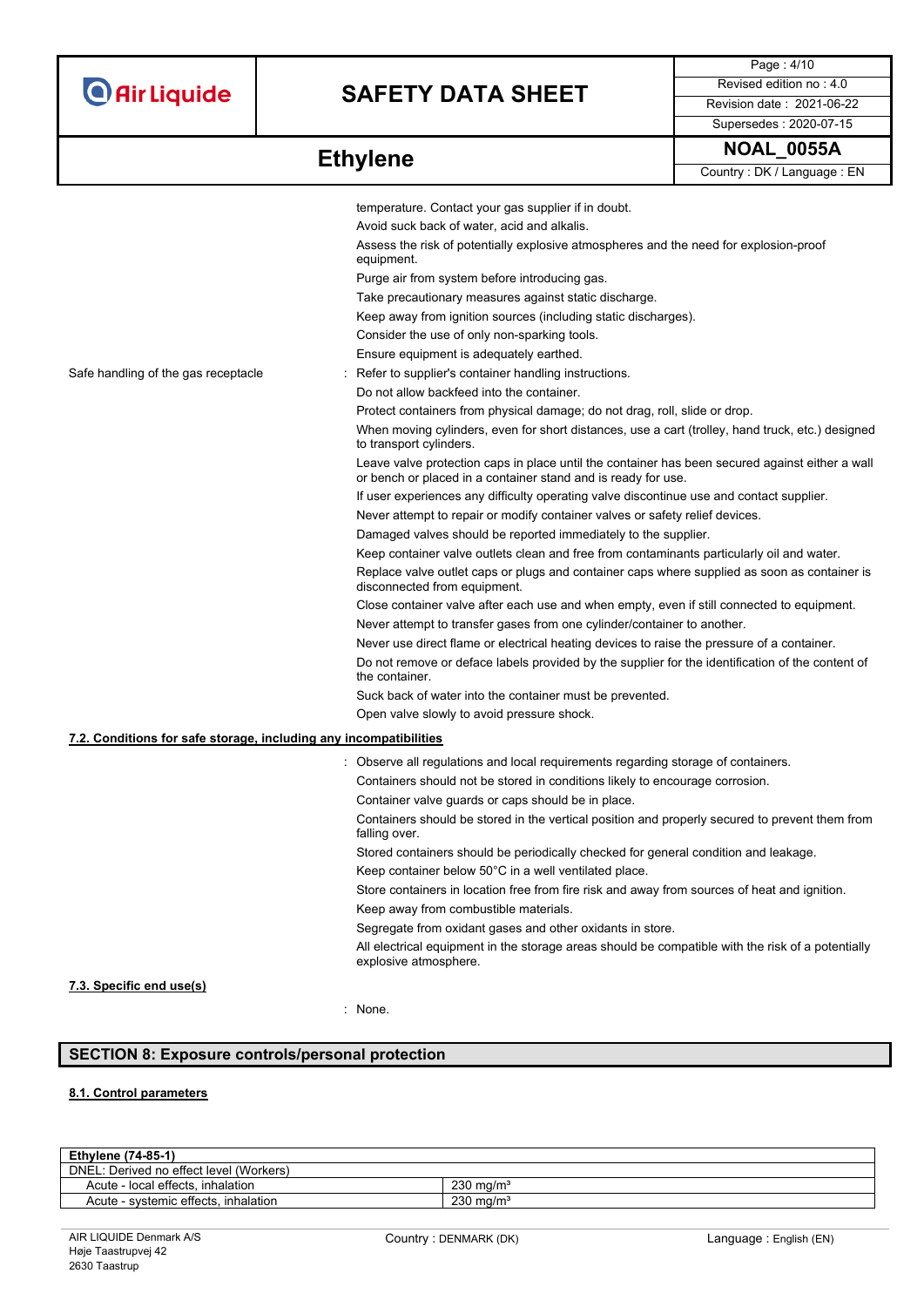# **SAFETY DATA SHEET** Revised edition no : 4.0

Page : 5/10

# Supersedes : 2020-07-15

Ethylene **NOAL\_0055A Ethylene** Country: DK / Language : EN

| <b>Ethylene (74-85-1)</b>               |                         |
|-----------------------------------------|-------------------------|
| DNEL: Derived no effect level (Workers) |                         |
| Acute - local effects, inhalation       | $230$ mg/m <sup>3</sup> |
| Acute - systemic effects, inhalation    | $230 \text{ mg/m}^3$    |
|                                         |                         |
| <b>Ethylene (74-85-1)</b>               |                         |
| PNEC: Predicted no effect concentration |                         |
| Agua (freshwater)                       | $1.67$ mg/l             |
| Aqua (marine water)                     | $1.67$ mg/l             |
| <b>Ethylene (74-85-1)</b>               |                         |
| PNEC: Predicted no effect concentration |                         |
| Agua (freshwater)                       | $1.67$ mg/l             |
| Aqua (marine water)                     | $1.67$ mg/l             |

### **8.2. Exposure controls**

## **8.2.1. Appropriate engineering controls**

|                                                                           | Provide adequate general and local exhaust ventilation.                                                                                                                                                                                                                                                                                                                                                                                                                                                                                                                                                                                                                                                                                                                                                                                             |
|---------------------------------------------------------------------------|-----------------------------------------------------------------------------------------------------------------------------------------------------------------------------------------------------------------------------------------------------------------------------------------------------------------------------------------------------------------------------------------------------------------------------------------------------------------------------------------------------------------------------------------------------------------------------------------------------------------------------------------------------------------------------------------------------------------------------------------------------------------------------------------------------------------------------------------------------|
|                                                                           | Product to be handled in a closed system.                                                                                                                                                                                                                                                                                                                                                                                                                                                                                                                                                                                                                                                                                                                                                                                                           |
|                                                                           | Systems under pressure should be regularily checked for leakages.                                                                                                                                                                                                                                                                                                                                                                                                                                                                                                                                                                                                                                                                                                                                                                                   |
|                                                                           | Ensure exposure is below occupational exposure limits (where available).                                                                                                                                                                                                                                                                                                                                                                                                                                                                                                                                                                                                                                                                                                                                                                            |
|                                                                           | Gas detectors should be used when flammable gases/vapours may be released.                                                                                                                                                                                                                                                                                                                                                                                                                                                                                                                                                                                                                                                                                                                                                                          |
|                                                                           | Consider the use of a work permit system e.g. for maintenance activities.                                                                                                                                                                                                                                                                                                                                                                                                                                                                                                                                                                                                                                                                                                                                                                           |
|                                                                           |                                                                                                                                                                                                                                                                                                                                                                                                                                                                                                                                                                                                                                                                                                                                                                                                                                                     |
| 8.2.2. Individual protection measures, e.g. personal protective equipment |                                                                                                                                                                                                                                                                                                                                                                                                                                                                                                                                                                                                                                                                                                                                                                                                                                                     |
|                                                                           | : A risk assessment should be conducted and documented in each work area to assess the risks<br>related to the use of the product and to select the PPE that matches the relevant risk. The<br>following recommendations should be considered:<br>PPE compliant to the recommended EN/ISO standards should be selected.                                                                                                                                                                                                                                                                                                                                                                                                                                                                                                                             |
| • Eye/face protection                                                     | : Wear goggles when transfilling or breaking transfer connections.<br>Standard EN 166 - Personal eye-protection - specifications.                                                                                                                                                                                                                                                                                                                                                                                                                                                                                                                                                                                                                                                                                                                   |
| • Skin protection                                                         |                                                                                                                                                                                                                                                                                                                                                                                                                                                                                                                                                                                                                                                                                                                                                                                                                                                     |
| - Hand protection                                                         | : Wear working gloves when handling gas containers.                                                                                                                                                                                                                                                                                                                                                                                                                                                                                                                                                                                                                                                                                                                                                                                                 |
|                                                                           | Standard EN 388 - Protective gloves against mechanical risk.                                                                                                                                                                                                                                                                                                                                                                                                                                                                                                                                                                                                                                                                                                                                                                                        |
|                                                                           | Wear cold insulating gloves when transfilling or breaking transfer connections.                                                                                                                                                                                                                                                                                                                                                                                                                                                                                                                                                                                                                                                                                                                                                                     |
|                                                                           | Standard EN 511 - Cold insulating gloves.                                                                                                                                                                                                                                                                                                                                                                                                                                                                                                                                                                                                                                                                                                                                                                                                           |
|                                                                           | Hydrogenated Nitrile -Butadiene rubber (HNBR).                                                                                                                                                                                                                                                                                                                                                                                                                                                                                                                                                                                                                                                                                                                                                                                                      |
| - Other                                                                   | : Consider the use of flame resistant anti-static safety clothing.<br>Standard EN ISO 14116 - Limited flame spread materials.<br>Standard EN 1149-5 - Protective clothing: Electrostatic properties.<br>Wear safety shoes while handling containers.<br>Standard EN ISO 20345 - Personal protective equipment - Safety footwear.                                                                                                                                                                                                                                                                                                                                                                                                                                                                                                                    |
| • Respiratory protection                                                  | Gas filters may be used if all surrounding conditions e.g. type and concentration of the<br>contaminant(s) and duration of use are known.<br>Use gas filters with full face mask, where exposure limits may be exceeded for a short-term<br>period, e.g. connecting or disconnecting containers.<br>Recommended: Filter AX (brown).<br>Gas filters do not protect against oxygen deficiency.<br>Standard EN 14387 - Gas filter(s), combined filter(s) and standard EN136, full face masks.<br>Keep self contained breathing apparatus readily available for emergency use.<br>Self contained breathing apparatus is recommended, where unknown exposure may be<br>expected, e.g. during maintenance activities on installation systems.<br>Standard EN 137 - Self-contained open-circuit compressed air breathing apparatus with full<br>face mask. |
| • Thermal hazards                                                         | : None in addition to the above sections.                                                                                                                                                                                                                                                                                                                                                                                                                                                                                                                                                                                                                                                                                                                                                                                                           |
| 8.2.3. Environmental exposure controls                                    |                                                                                                                                                                                                                                                                                                                                                                                                                                                                                                                                                                                                                                                                                                                                                                                                                                                     |
|                                                                           | Refer to local regulations for restriction of emissions to the atmosphere. See section 13 for<br>specific methods for waste gas treatment.                                                                                                                                                                                                                                                                                                                                                                                                                                                                                                                                                                                                                                                                                                          |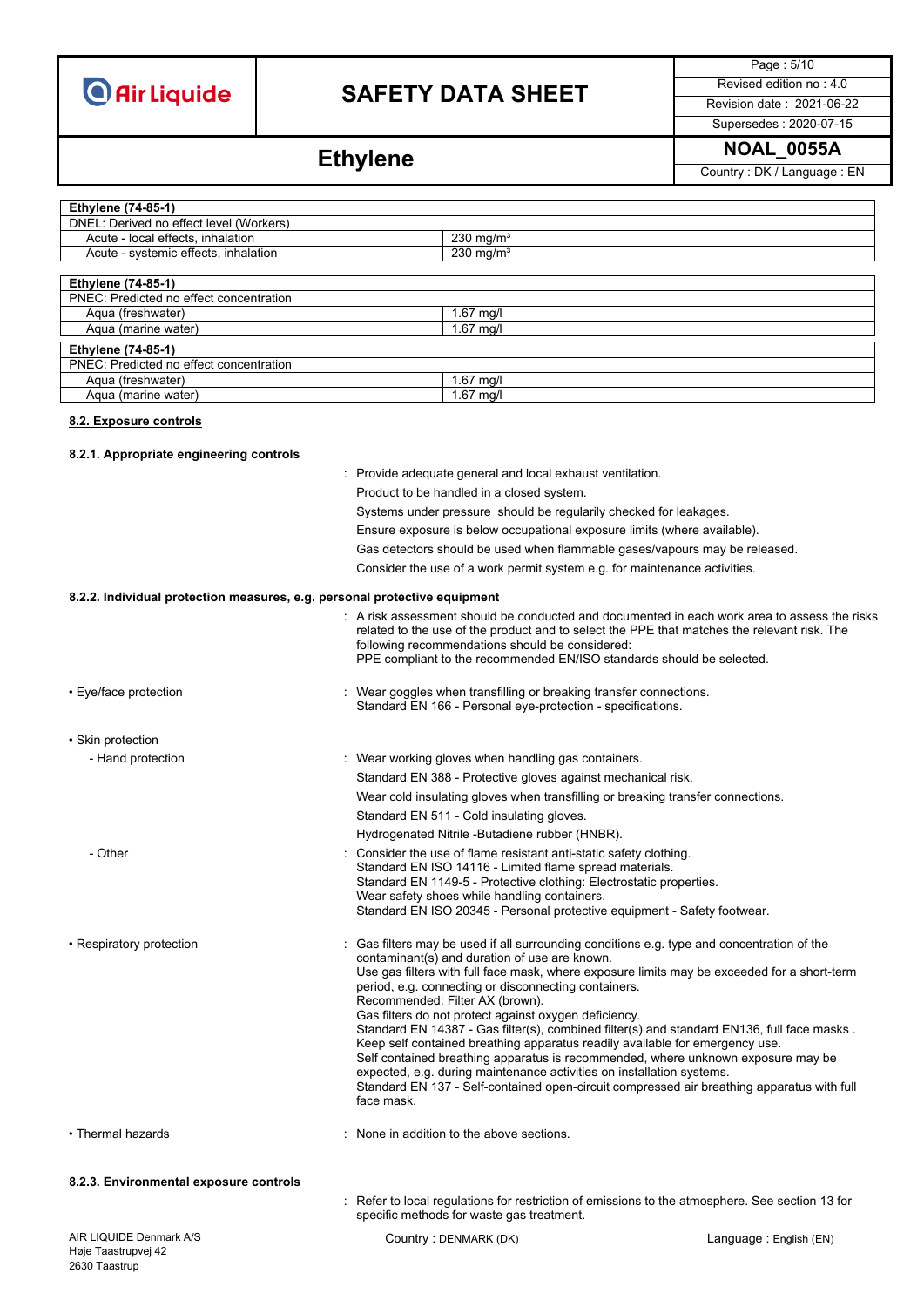# **SAFETY DATA SHEET** Revised edition no : 4.0

Page : 6/10 Supersedes : 2020-07-15

**Ethylene NOAL\_0055A Ethylene Country**: DK / Language : EN

## **SECTION 9: Physical and chemical properties**

### **9.1. Information on basic physical and chemical properties**

Appearance

| Physical state at 20°C / 101.3kPa<br>٠          | : Gas                                                                 |
|-------------------------------------------------|-----------------------------------------------------------------------|
| Colour                                          | Colourless.                                                           |
| Odour                                           | Sweetish. Poor warning properties at low concentrations.              |
| Odour threshold                                 | Odour threshold is subjective and inadequate to warn of overexposure. |
| рH                                              | Not applicable for gases and gas mixtures.                            |
| Melting point / Freezing point                  | $: -169 °C$                                                           |
| Boiling point                                   | $: -103 °C$                                                           |
| Flash point                                     | Not applicable for gases and gas mixtures.                            |
| Evaporation rate                                | Not applicable for gases and gas mixtures.                            |
| Flammability (solid, gas)                       | Extremely flammable gas                                               |
| <b>Explosive limits</b>                         | $2.4 - 32.6$ vol %                                                    |
| Vapour pressure [20°C]                          | Not applicable.                                                       |
| Vapour pressure [50°C]                          | Not applicable.                                                       |
| Vapour density                                  | Not applicable.                                                       |
| Relative density, liquid (water=1)              | : 0.57                                                                |
| Relative density, gas (air=1)                   | : 0.975                                                               |
| Water solubility                                | $: 130$ mg/l                                                          |
| Partition coefficient n-octanol/water (Log Kow) | : 1.13                                                                |
| Auto-ignition temperature                       | 440 °C                                                                |
| Decomposition temperature                       | Not applicable.                                                       |
| Viscosity                                       | No reliable data available.                                           |
| <b>Explosive properties</b>                     | Not applicable.                                                       |
| Oxidising properties                            | Not applicable.                                                       |
| 9.2. Other information                          |                                                                       |
| Molar mass                                      | $: 28$ g/mol                                                          |
| Critical temperature [°C]                       | 9.5 °C                                                                |

## **SECTION 10: Stability and reactivity**

### **10.1. Reactivity**

|                                          | : No reactivity hazard other than the effects described in sub-sections below.                |
|------------------------------------------|-----------------------------------------------------------------------------------------------|
| 10.2. Chemical stability                 | : Stable under normal conditions.                                                             |
| 10.3. Possibility of hazardous reactions |                                                                                               |
|                                          | : Can form explosive mixture with air.                                                        |
|                                          | May react violently with oxidants.                                                            |
| 10.4. Conditions to avoid                |                                                                                               |
|                                          | : Keep away from heat/sparks/open flames/hot surfaces. - No smoking.                          |
|                                          | May decompose violently at high temperature and/or pressure or in the presence of a catalyst. |
|                                          | Avoid moisture in installation systems.                                                       |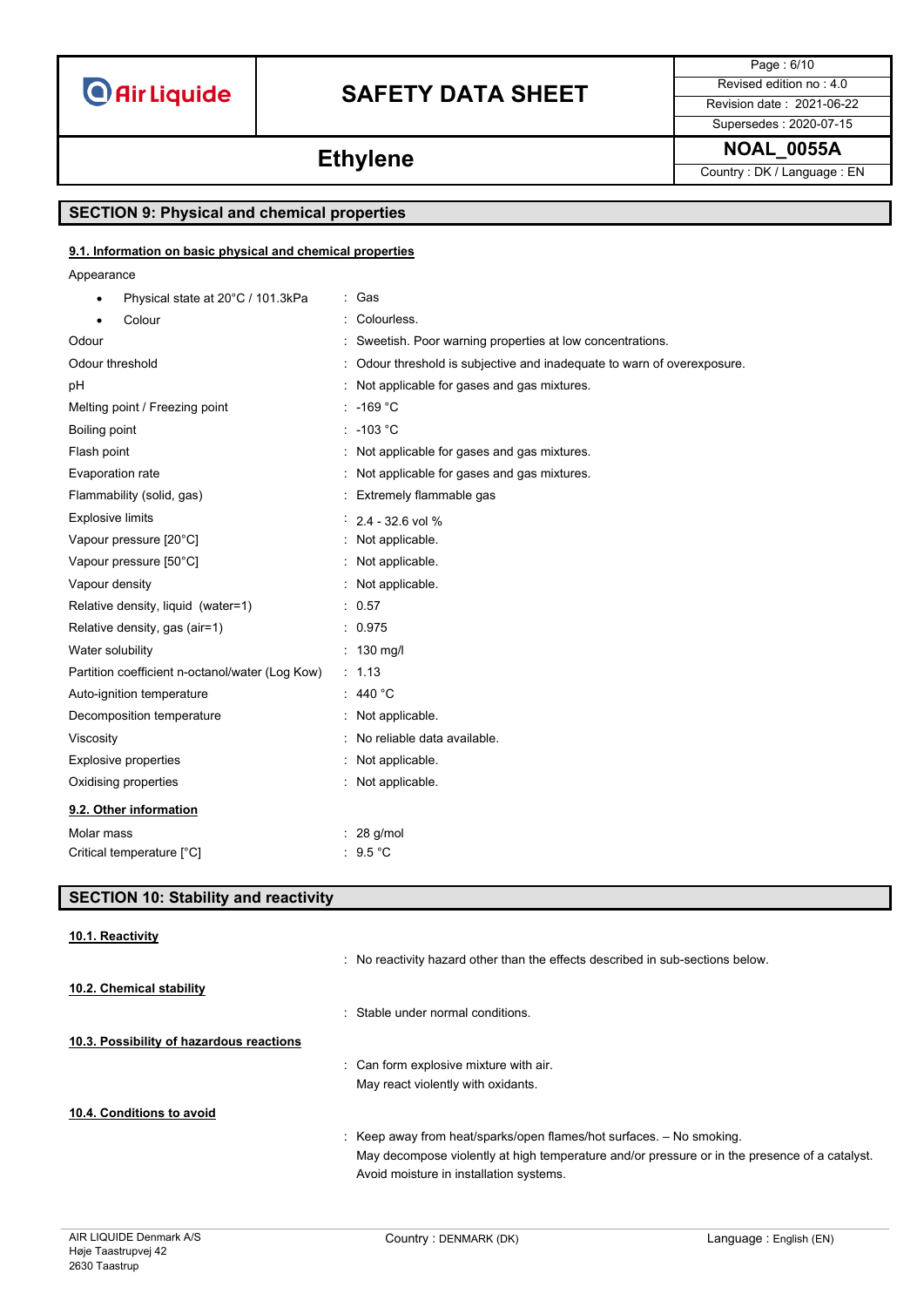# **SAFETY DATA SHEET** Revised edition no : 4.0

Page : 7/10 Supersedes : 2020-07-15

**Ethylene NOAL\_0055A Ethylene Country: DK/Language : EN** 

**10.5. Incompatible materials**

: Air, Oxidisers.

For additional information on compatibility refer to ISO 11114.

**10.6. Hazardous decomposition products**

: Under normal conditions of storage and use, hazardous decomposition products should not be produced.

## **SECTION 11: Toxicological information**

### **11.1. Information on toxicological effects**

| <b>Acute toxicity</b>                | : Toxicological effects not expected from this product if occupational exposure limit values are<br>not exceeded.                |
|--------------------------------------|----------------------------------------------------------------------------------------------------------------------------------|
| <b>Skin corrosion/irritation</b>     | : No known effects from this product.                                                                                            |
| Serious eye damage/irritation        | : No known effects from this product.                                                                                            |
| Respiratory or skin sensitisation    | : No known effects from this product.                                                                                            |
| Germ cell mutagenicity               | : No known effects from this product.                                                                                            |
| Carcinogenicity                      | : No known effects from this product.                                                                                            |
| <b>Reproductive toxicity</b>         |                                                                                                                                  |
| Toxic for reproduction: Fertility    | : No known effects from this product.                                                                                            |
| Toxic for reproduction: unborn child | : No known effects from this product.                                                                                            |
| <b>STOT-single exposure</b>          | : May cause drowsiness or dizziness.                                                                                             |
|                                      | In low concentrations may cause narcotic effects. Symptoms may include dizziness, headache,<br>nausea and loss of co-ordination. |
| Target organ(s)                      | : Central nervous system.                                                                                                        |
| <b>STOT-repeated exposure</b>        | : No known effects from this product.                                                                                            |
| <b>Aspiration hazard</b>             | : Not applicable for gases and gas mixtures.                                                                                     |

| <b>SECTION 12: Ecological information</b> |  |  |
|-------------------------------------------|--|--|
|                                           |  |  |
| 12.1. Toxicity                            |  |  |

| Assessment                          | : Classification criteria are not met.                                  |
|-------------------------------------|-------------------------------------------------------------------------|
| EC50 48h - Daphnia magna [mg/l]     | : 62.4 mg/l                                                             |
| $EC50$ 72h - Algae $[mg/l]$         | $\therefore$ 30.3 mg/l                                                  |
| LC50 96 h - Fish [mg/l]             | $: 126$ mg/l                                                            |
| <b>Ethylene (74-85-1)</b>           |                                                                         |
| EC50 48h - Daphnia magna [mg/l]     | $62.4$ mg/l                                                             |
| $EC50$ 72h - Algae $[mg/l]$         | $30.3$ mg/l                                                             |
| LC50 96 h - Fish [mg/l]             | $126$ mg/l                                                              |
| 12.2. Persistence and degradability |                                                                         |
|                                     |                                                                         |
| Assessment                          | : The substance is readily biodegradable. Unlikely to persist.          |
| 12.3. Bioaccumulative potential     |                                                                         |
| Assessment                          | : Not expected to bioaccumulate due to the low log Kow (log Kow $<$ 4). |
|                                     | Refer to section 9.                                                     |
| 12.4. Mobility in soil              |                                                                         |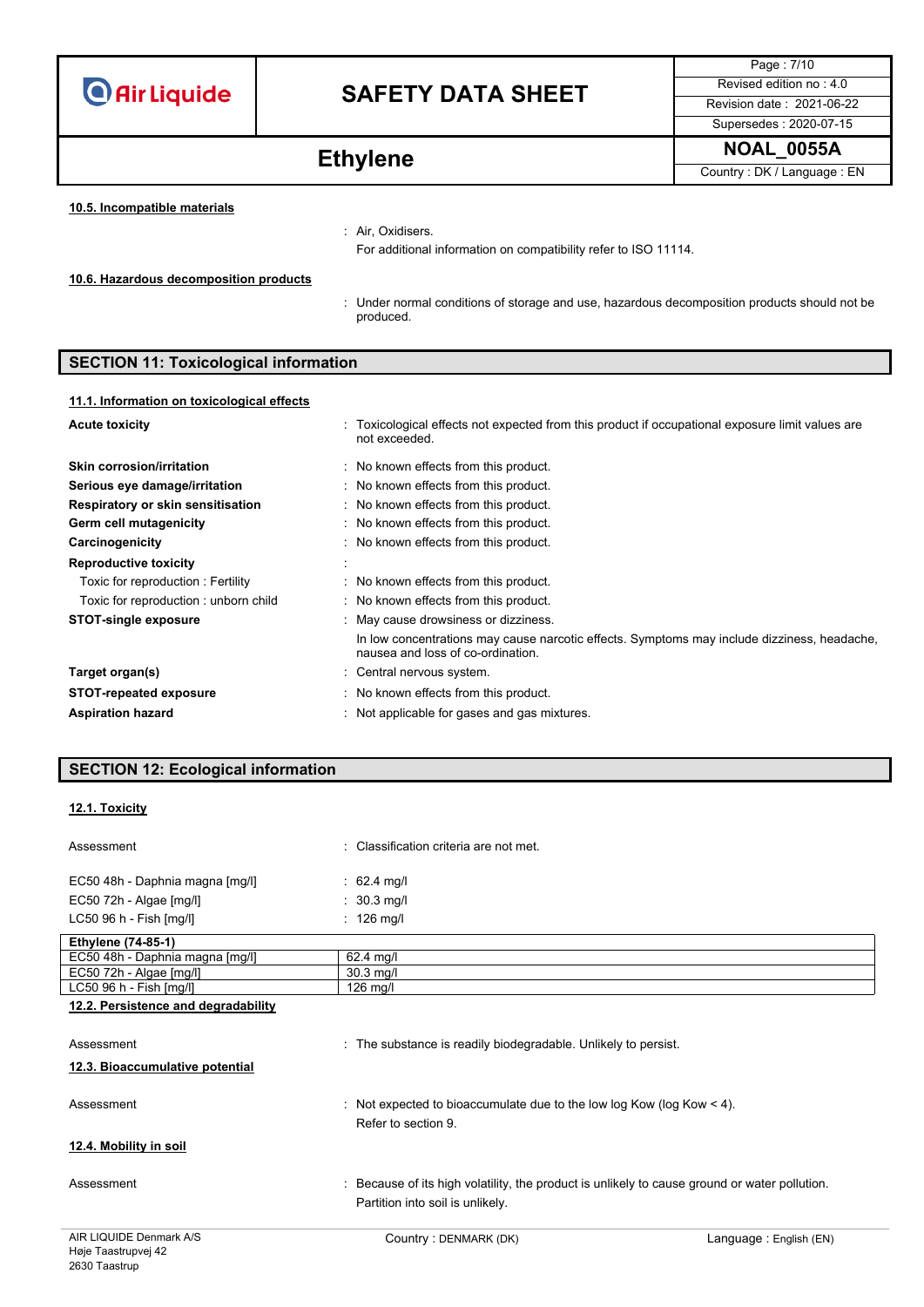# **SAFETY DATA SHEET** Revised edition no : 4.0

Supersedes : 2020-07-15

Page : 8/10

Ethylene **NOAL\_0055A Ethylene** Country: DK / Language : EN

|  |  | 12.5. Results of PBT and vPvB assessment |
|--|--|------------------------------------------|
|  |  |                                          |

| Assessment                       | $\therefore$ Not classified as PBT or vPvB.                                                                    |  |
|----------------------------------|----------------------------------------------------------------------------------------------------------------|--|
| 12.6. Other adverse effects      |                                                                                                                |  |
| Other adverse effects            | No known effects from this product.                                                                            |  |
| Effect on the ozone layer        | $:$ None.                                                                                                      |  |
| Global warming potential [CO2=1] | $\therefore$ 4                                                                                                 |  |
| Effect on global warming         | : Contains greenhouse gas(es).<br>When discharged in large quantities may contribute to the greenhouse effect. |  |

## **SECTION 13: Disposal considerations**

| 13.1. Waste treatment methods                                                         |                                                                                                                                                                               |
|---------------------------------------------------------------------------------------|-------------------------------------------------------------------------------------------------------------------------------------------------------------------------------|
|                                                                                       | Contact supplier if quidance is required.                                                                                                                                     |
|                                                                                       | Do not discharge into areas where there is a risk of forming an explosive mixture with air.<br>Waste gas should be flared through a suitable burner with flash back arrestor. |
|                                                                                       | Do not discharge into any place where its accumulation could be dangerous.                                                                                                    |
|                                                                                       | Ensure that the emission levels from local regulations or operating permits are not exceeded.                                                                                 |
|                                                                                       | Refer to the EIGA code of practice Doc.30 "Disposal of Gases", downloadable at<br>http://www.eiga.org for more guidance on suitable disposal methods.                         |
|                                                                                       | Return unused product in original container to supplier.                                                                                                                      |
| List of hazardous waste codes (from<br>Commission Decision 2000/532/EC as<br>amended) | $\pm$ 16 05 04 $^{\star}$ . Gases in pressure containers (including halons) containing hazardous substances.                                                                  |
| 13.2. Additional information                                                          |                                                                                                                                                                               |
|                                                                                       | : External treatment and disposal of waste should comply with applicable local and/or national                                                                                |

regulations.

| <b>SECTION 14: Transport information</b> |                                                                                                                                                              |
|------------------------------------------|--------------------------------------------------------------------------------------------------------------------------------------------------------------|
| 14.1. UN number                          |                                                                                                                                                              |
| UN-No.                                   | : 1962                                                                                                                                                       |
| 14.2. UN proper shipping name            |                                                                                                                                                              |
| Transport by road/rail (ADR/RID)         | <b>ETHYLENE</b><br>$\bullet$                                                                                                                                 |
| Transport by air (ICAO-TI / IATA-DGR)    | Ethylene                                                                                                                                                     |
| Transport by sea (IMDG)                  | <b>ETHYLENE</b>                                                                                                                                              |
| 14.3. Transport hazard class(es)         |                                                                                                                                                              |
| Labelling                                |                                                                                                                                                              |
|                                          | 2.1 : Flammable gases.                                                                                                                                       |
| Transport by road/rail (ADR/RID)         |                                                                                                                                                              |
| Class                                    | $\therefore$ 2                                                                                                                                               |
| Classification code                      | : 2F                                                                                                                                                         |
| Hazard identification number             | : 23                                                                                                                                                         |
| <b>Tunnel Restriction</b>                | B/D - Tank carriage : Passage forbidden through tunnels of category B, C, D and E. Other<br>carriage : Passage forbidden through tunnels of category D and E |
| Transport by air (ICAO-TI / IATA-DGR)    |                                                                                                                                                              |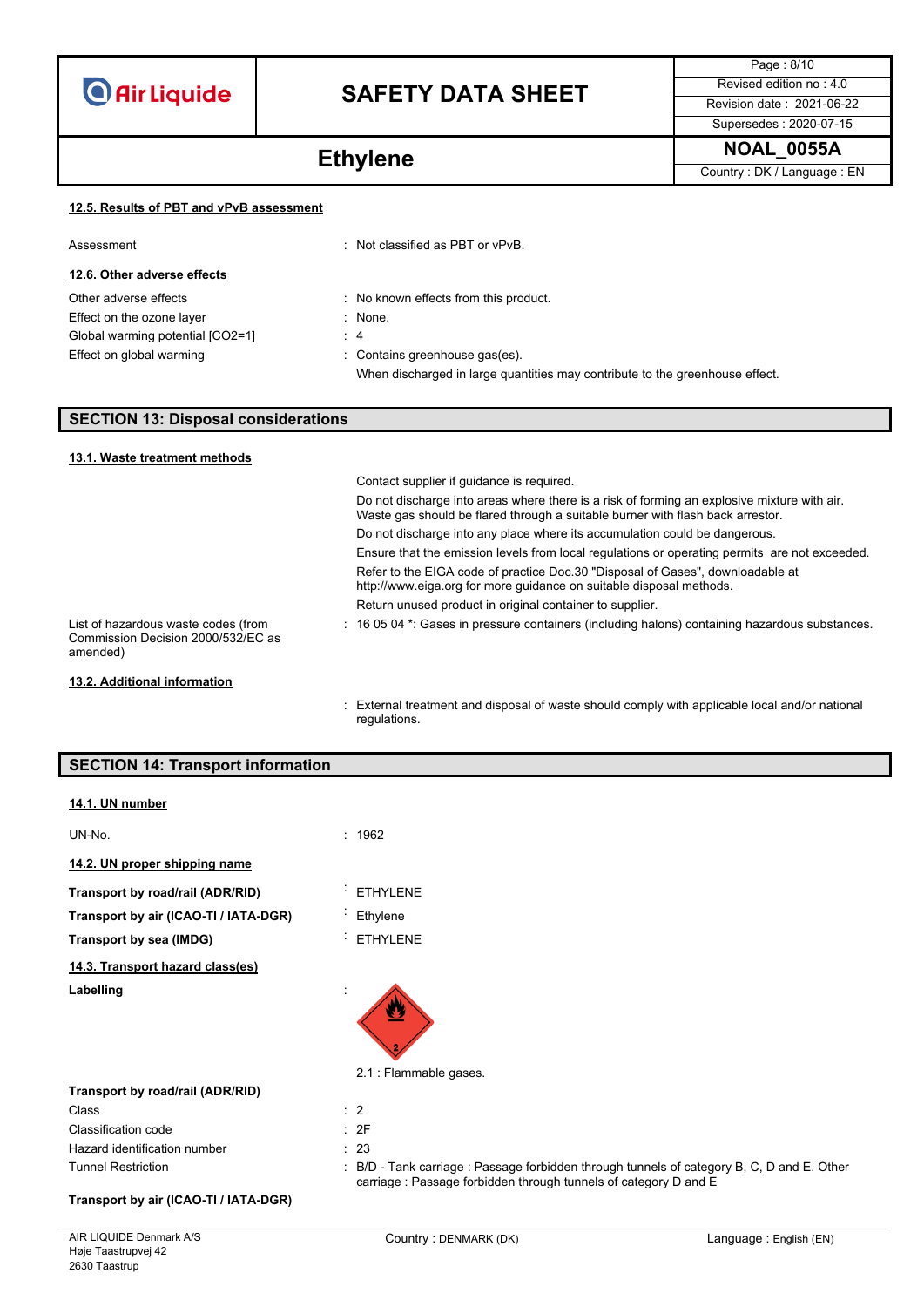

# **SAFETY DATA SHEET**

| Page: 9/10                     |  |
|--------------------------------|--|
| Revised edition no $\cdot$ 4.0 |  |
| Revision date: 2021-06-22      |  |
| Supersedes: 2020-07-15         |  |

|                                                                                                                          | <b>Ethylene</b>                                                                                                                                       | <b>NOAL_0055A</b>          |
|--------------------------------------------------------------------------------------------------------------------------|-------------------------------------------------------------------------------------------------------------------------------------------------------|----------------------------|
|                                                                                                                          |                                                                                                                                                       | Country: DK / Language: EN |
| Class / Div. (Sub. risk(s))<br>Transport by sea (IMDG)<br>Class / Div. (Sub. risk(s))<br>Emergency Schedule (EmS) - Fire | : 2.1<br>: 2.1<br>$: F-D$                                                                                                                             |                            |
| Emergency Schedule (EmS) - Spillage                                                                                      | $: S-U$                                                                                                                                               |                            |
| 14.4. Packing group                                                                                                      |                                                                                                                                                       |                            |
| Transport by road/rail (ADR/RID)                                                                                         | Not established.                                                                                                                                      |                            |
| Transport by air (ICAO-TI / IATA-DGR)                                                                                    | Not established.                                                                                                                                      |                            |
| Transport by sea (IMDG)                                                                                                  | Not established.                                                                                                                                      |                            |
| 14.5. Environmental hazards                                                                                              |                                                                                                                                                       |                            |
| Transport by road/rail (ADR/RID)                                                                                         | None.                                                                                                                                                 |                            |
| Transport by air (ICAO-TI / IATA-DGR)                                                                                    | None.                                                                                                                                                 |                            |
| Transport by sea (IMDG)                                                                                                  | : None.                                                                                                                                               |                            |
| 14.6. Special precautions for user                                                                                       |                                                                                                                                                       |                            |
| <b>Packing Instruction(s)</b>                                                                                            |                                                                                                                                                       |                            |
| Transport by road/rail (ADR/RID)<br>Transport by air (ICAO-TI / IATA-DGR)                                                | : P200                                                                                                                                                |                            |
| Passenger and Cargo Aircraft                                                                                             | : Forbidden.                                                                                                                                          |                            |
| Cargo Aircraft only                                                                                                      | : 200.                                                                                                                                                |                            |
| Transport by sea (IMDG)                                                                                                  | : P200                                                                                                                                                |                            |
| Special transport precautions                                                                                            | : Avoid transport on vehicles where the load space is not separated from the driver's<br>compartment.                                                 |                            |
|                                                                                                                          | Ensure vehicle driver is aware of the potential hazards of the load and knows what to do in the<br>event of an accident or an emergency.              |                            |
|                                                                                                                          | Before transporting product containers:                                                                                                               |                            |
|                                                                                                                          | - Ensure there is adequate ventilation.                                                                                                               |                            |
|                                                                                                                          | - Ensure that containers are firmly secured.                                                                                                          |                            |
|                                                                                                                          | - Ensure valve is closed and not leaking.                                                                                                             |                            |
|                                                                                                                          | - Ensure valve outlet cap nut or plug (where provided) is correctly fitted.<br>- Ensure valve protection device (where provided) is correctly fitted. |                            |
|                                                                                                                          |                                                                                                                                                       |                            |
|                                                                                                                          | 14.7. Transport in bulk according to Annex II of Marpol and the IBC Code                                                                              |                            |

: Not applicable.

## **SECTION 15: Regulatory information**

## **15.1. Safety, health and environmental regulations/legislation specific for the substance or mixture**

## **EU-Regulations**

| Restrictions on use<br>Seveso Directive: 2012/18/EU (Seveso III) | : None.<br>: Listed.                                                        |
|------------------------------------------------------------------|-----------------------------------------------------------------------------|
| <b>National regulations</b><br>National legislation              | : Ensure all national/local regulations are observed.                       |
| <b>Denmark</b><br>Recommendations Danish Regulation              | : Young people below the age of 18 years are not allowed to use the product |